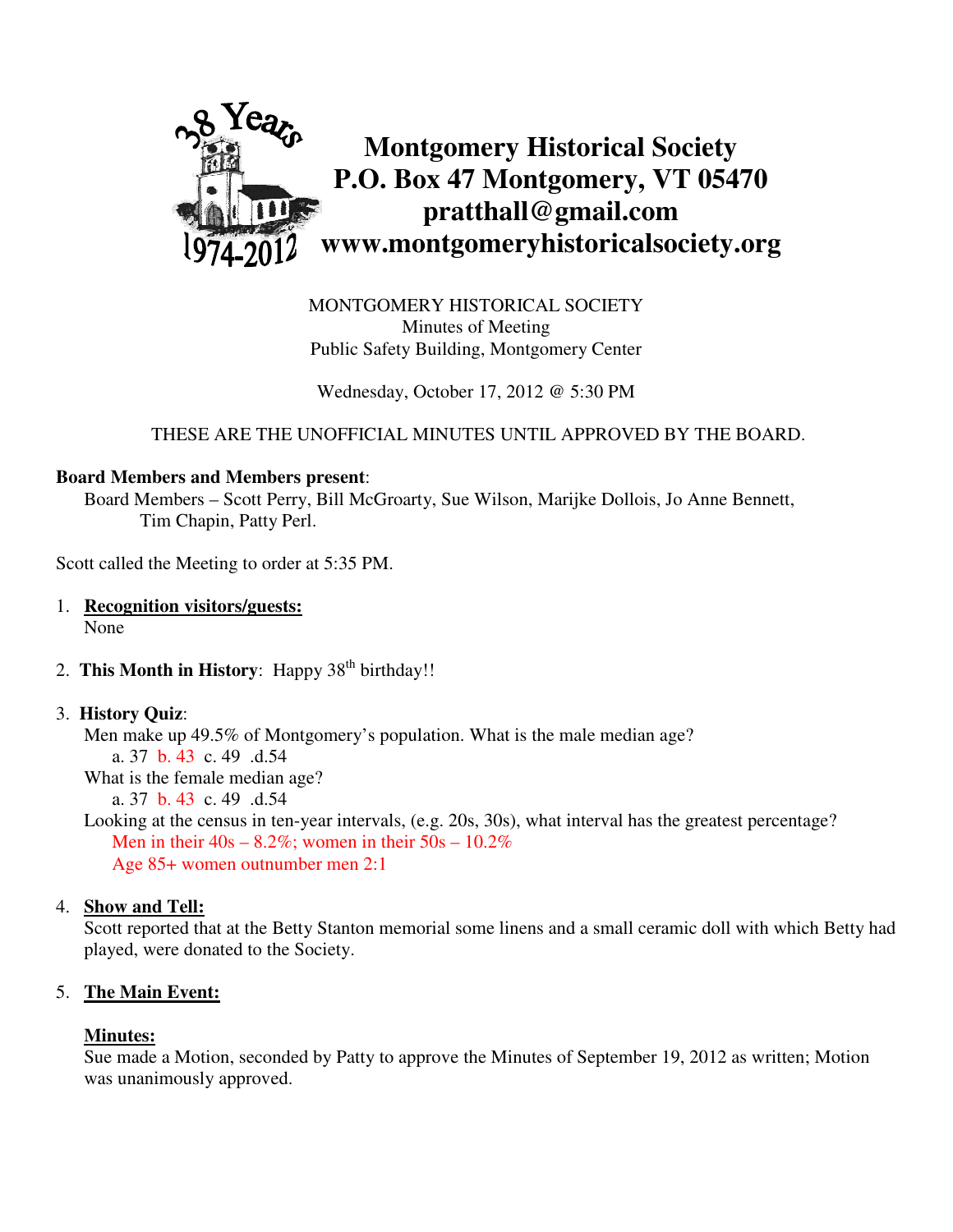# **Treasurer's Report:**

| Treasurer's Report $-10/17/12$ : | Interest |
|----------------------------------|----------|
| Checking balance\$ 3,870.19      |          |
|                                  |          |
|                                  |          |
|                                  |          |
|                                  |          |

77 Affinity members

A financial wrap-up for the concert series (see attached) showed a profit of \$1,095.00.

Bill made a Motion, seconded by Jo Anne to accept the Treasurer's report as written; Motion was unanimously approved.

### **Membership:**

Marijke reported 214 members have renewed for a total of \$11,135.00. Jo Anne made a Motion, seconded by Scott to accept the Membership report as presented; Motion was unanimously approved.

### **Old business:**

- A. Town History Book update Jo Anne finished the last draft which was emailed to all board members for their final comments. Scott and Marijke will go over the draft for any grammatical/spelling errors and for inclusion any final changes/corrections. Hopefully this chapter will be ready for a spring printing.
- B. Review events list only item left is Carols & Candles and open house. Andrew Massey has approved the December 16 date for Carols & Candles at 6:00 PM.
- C. Christmas Social Plans At the Open House on December  $14<sup>th</sup>$  wine and non-alcoholic drinks will be available along with cheese, fruit and crackers.
- D. Pratt Hall work Stained Glass Windows evaluation. Bill has contacted Mr. Rebecki who will do an assessment free of charge. He will be available sometime in January. Scott to follow up in Bill's absence.
- E. LLHS Annual Meeting several Board Members will attend the presentation and workshops in Woodstock.
- F. Regional Societies Meeting/Regional Expo Sue, Parma, Elsie, Bill, Margaretta and Scott attended the meeting at the Berkshire Historical Society on Wednesday, October 10<sup>th</sup>. The Meeting was very well attended with interesting presentation. Parma would like to organize the bi-annual Regional Expo at the Grange in July 2013.
- G. Dr. Tortolano Program/Concert Scott, Bill and Tim had lunch with Mr. Tortolano after which he tested the organ at Pratt Hall. Mr. Boadmen from New Hampshire will be contacted to check and repair the organ. His rates are very reasonable. Mr. Tortolano presented a CD of a past concert with his son who plays the cello. Everyone present was still very much in favor of having the concert at the June Annual Meeting.

 Scott also mentioned having received a request from Linda Radtke who performs Civil War Era music and songs in costume.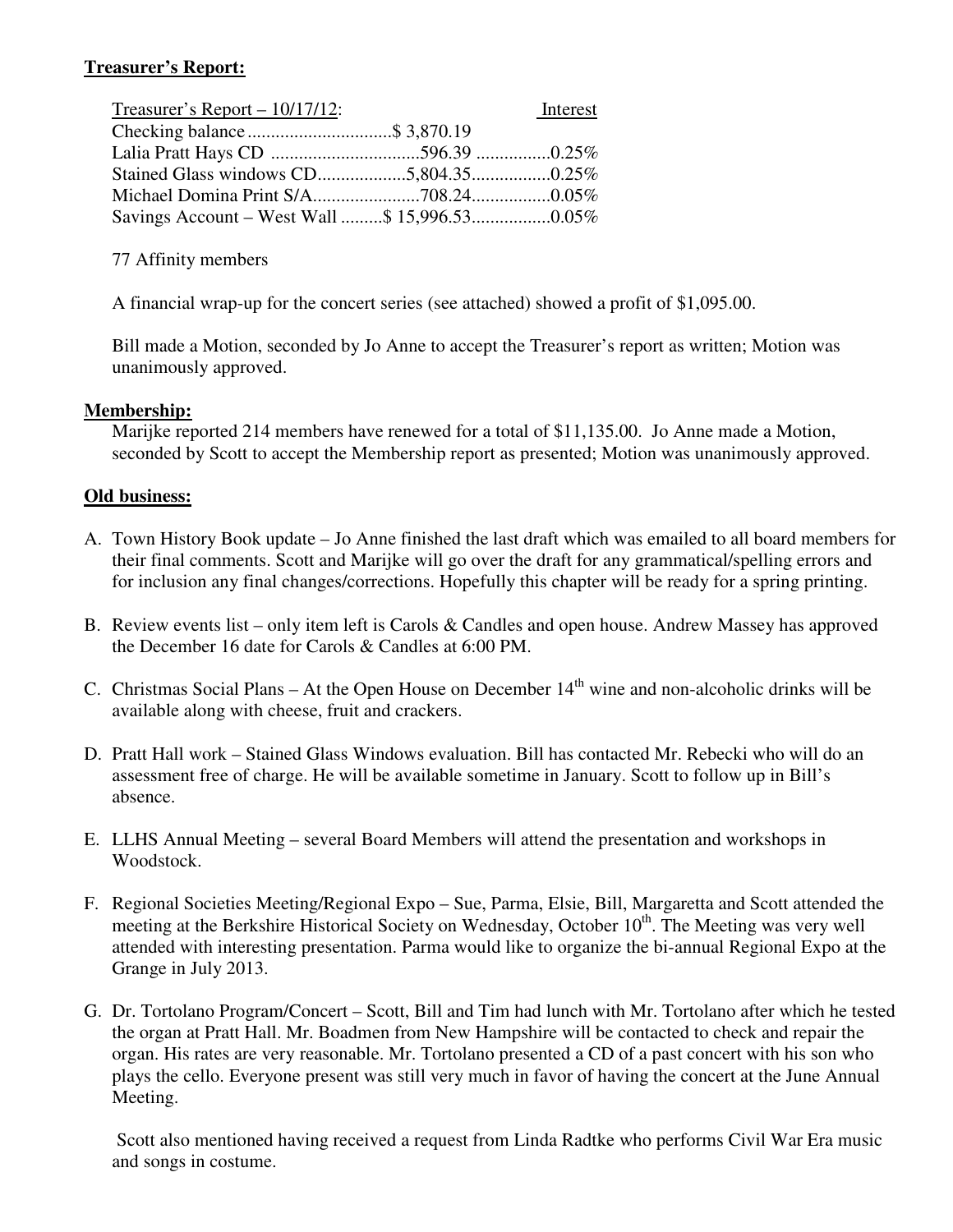# H. Radar scope:

- 1) Teaching American History Grant
- 2) Domina print fundraiser update
- 3) Old maps project…..making progress
- 4) Grant writing Western Wall
- 5) Ave Leslie Presentation TBD
- 6) Beers Atlas and large County Map acquisition no further action
- 7) Refurbished sign Parma is currently working on the sign.

# 6. **New business:**

A. Plan for Capital Campaign/Possible investment

Tim did some further research (see attached) on the purchase of bonds. These are generally very safe and would provide a good return if held for a 6-7 year period. We could borrow up to 60% of the invested value, using the bonds as collateral. When applying for grants, the requirement is generally a 50-50 financial match. It was decided to request an increase in our current Line of Credit from \$20,000 to \$100,000 at the TD Bank in preparation of the work on the West Wall. Jo Anne made the Motion accordingly, seconded by Patty; Motion was unanimously approved. Sue will contact TD Bank. If approved, the Board will discuss investing \$20,000 in 2 or 3 bonds at a special December meeting or the January Meeting; this would be done through TD Ameritrade. The Capital Campaign will follow in the Spring with the membership drive.

- B. Stanton Memorial Gift Betty's children would like to donate a granite bench in her memory. This could be placed near the Clare Coy blue spruce or at any other suitable location.
- C. Piano Steve Hays brought the piano up from Massachusetts. He asked for a donation receipt of \$2,000 for the provider of the piano. Scott will follow up with Steve to determine exactly as to who owns the piano; if the MHS is the owner a receipt will be provided.
- D. Heaton House Scott has been in contact with Ezra Worthington who is applying to be an Eagle Scout. One of the requirements is completing a community service project. He suggested work on the Heaton House – take the shed down, dispose of it, scrape, clean and paint (barn red, not brown) the Heaton House. The MHS would pay for the materials but hopes to get some contributions. The painting may have to be postposed to next year Spring.

# 7. **Adjourn:**

Sue made a Motion, seconded by Patty to adjourn at 6:57 P.M. Said Motion passed unanimously.

Respectfully submitted, Marijke M. Dollois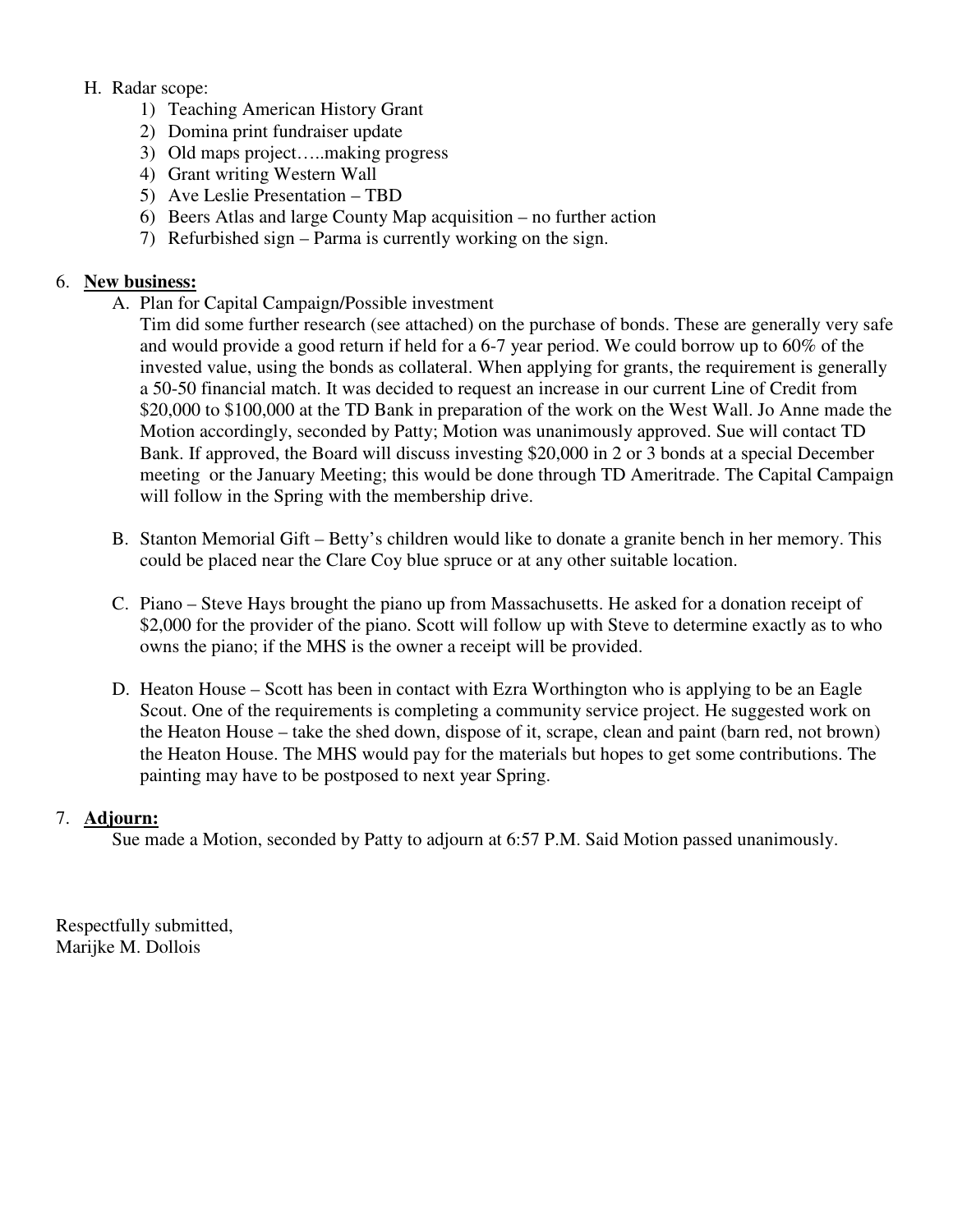| <b>2012 Concerts By The Common Financial Wrap Up</b> |               |              |               |               |  |  |  |
|------------------------------------------------------|---------------|--------------|---------------|---------------|--|--|--|
|                                                      |               |              |               |               |  |  |  |
|                                                      | <b>Arioli</b> | <b>Stone</b> | <u>F/D</u>    | <b>Series</b> |  |  |  |
|                                                      |               |              |               |               |  |  |  |
| <b>ATTENDANCE</b>                                    | 135           | 57           | 35            | 227           |  |  |  |
|                                                      |               |              |               |               |  |  |  |
| <b>REVENUE</b>                                       |               |              |               |               |  |  |  |
| Grants, Sponsorships, Season Tickets                 | \$1,349       | \$1,349      | \$1,349       | \$4,047       |  |  |  |
| Gate (non-season ticket)                             | \$2,031       |              | $$816 \t$383$ | \$3,230       |  |  |  |
| <b>Other Donations</b>                               | \$<br>12      |              | \$<br>20      | \$<br>32      |  |  |  |
| <b>Total Revenue</b>                                 | \$3,392       | \$2,165      | \$1,752       | \$7,309       |  |  |  |
|                                                      |               |              |               |               |  |  |  |
| <b>EXPENSE</b>                                       |               |              |               |               |  |  |  |
| Artist                                               | \$2,000       | \$1,500      | \$1,500       | \$5,000       |  |  |  |
| Sound/Lighting                                       | \$<br>500     |              |               | \$<br>500     |  |  |  |
| Printing, Advertising, Supplies, Admin.              | \$<br>154     | \$<br>154    | \$ 154        | \$<br>462     |  |  |  |
| <b>Piano Tuning</b>                                  |               |              | \$<br>252     | \$<br>252     |  |  |  |
| <b>Total Expense</b>                                 | \$2,654       | \$1,654      | \$1,906       | \$6,214       |  |  |  |
|                                                      |               |              |               |               |  |  |  |
| Profit/(Loss)                                        | \$<br>738     | \$<br>511    | \$ (154)      | \$1,095       |  |  |  |
|                                                      |               |              |               |               |  |  |  |